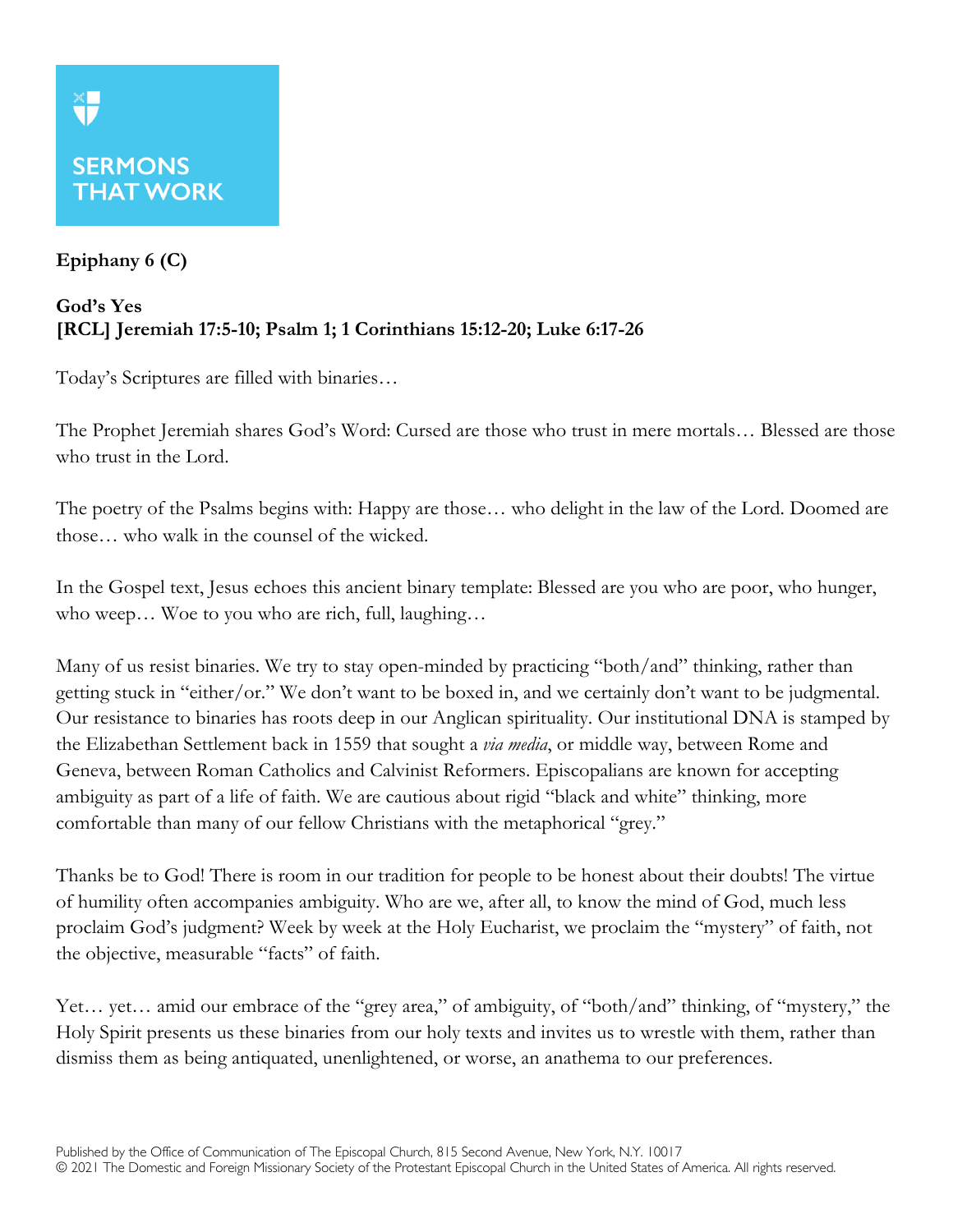Perhaps the way to work with these contrasting images is to place them in the context of Epiphany light. The classic symbol of Epiphany is the star that guided the wise men from the East to the infant Jesus. Epiphany light comes from that mysterious star but also from the light that emanated from the stable, the Christ child himself, who is "Light from Light" and in whom "there is no darkness at all," (1 John 1:5). We now begin our sixth week of soaking up Epiphany light, praying that the "eyes of [our] heart[s] might be enlightened," so that we see a bit more like God sees (Ephesians 1:18).

As we've heard throughout this liturgical season, Epiphany means "manifestation" or "revelation." The Church focuses on the Epiphany or revelation that Jesus is the Messiah, the Christ, fully human, fully divine. And he is the Christ not just for his people, the Jews, but importantly God's anointed one for the salvation and redemption of the whole world. In Jesus the Christ, God reveals to us God's final word to creation generally, to humanity particularly, and that word is "Yes." God's word to us affirms our preciousness to God. God's intractable "Yes" is expressed in:

- Christ's Incarnation -- God becoming perfectly human, God-with-us: Emmanuel; who "humbled himself and became obedient to the point of death—even death on a cross." (Philippians 2:8)
- Jesus' Resurrection the defeat of Death itself, as first fruit of a final resurrection in which we, too, will be raised: "Death has been swallowed up in victory." "Where, O death, is your victory? Where, O death, is your sting?" (1 Corinthians 15:54-55)
- And in Jesus' Ascension in which Jesus, fully *human* and fully divine, sits at the right hand of God. Now that is metaphorical language… most of us don't consciously reduce our image of the first person of the Trinity to an earthly monarch sitting high upon a throne! But the metaphor points to something mysterious and wonderful – that our redeemed human nature is worthy of being brought close to God, into holy space where angels and archangels and all the company of heaven cry out: "Glory!"

But let's zero in on God's Yes to us in Jesus' resurrection. That's what Paul focuses on in today's epistle reading. And unlike the Ascension, the Gospels offer us eyewitness accounts of Jesus after the resurrection – walking through walls, showing his wounds and inviting us to touch them, breathing peace on his disciples, making breakfast for them on the beach.

God's Yes to humanity -- even in light of our rejection of him, our enslavement to sin, our betrayal and lack of courage, our "perverse hearts" as Jeremiah exclaims – God's *YES* to us, as we are, sinful and broken, is revealed in the Resurrection. And this *YES* overrides, supersedes, and puts into perspective all the other "no's"...some of which we hear in our texts' binaries today.

Karl Barth, arguably the most prominent Protestant theologian of the last century, eloquently and passionately guides us in interpreting the meaning of the penultimate "no's" in light of God's ultimate resurrection *YES*. He wrote: